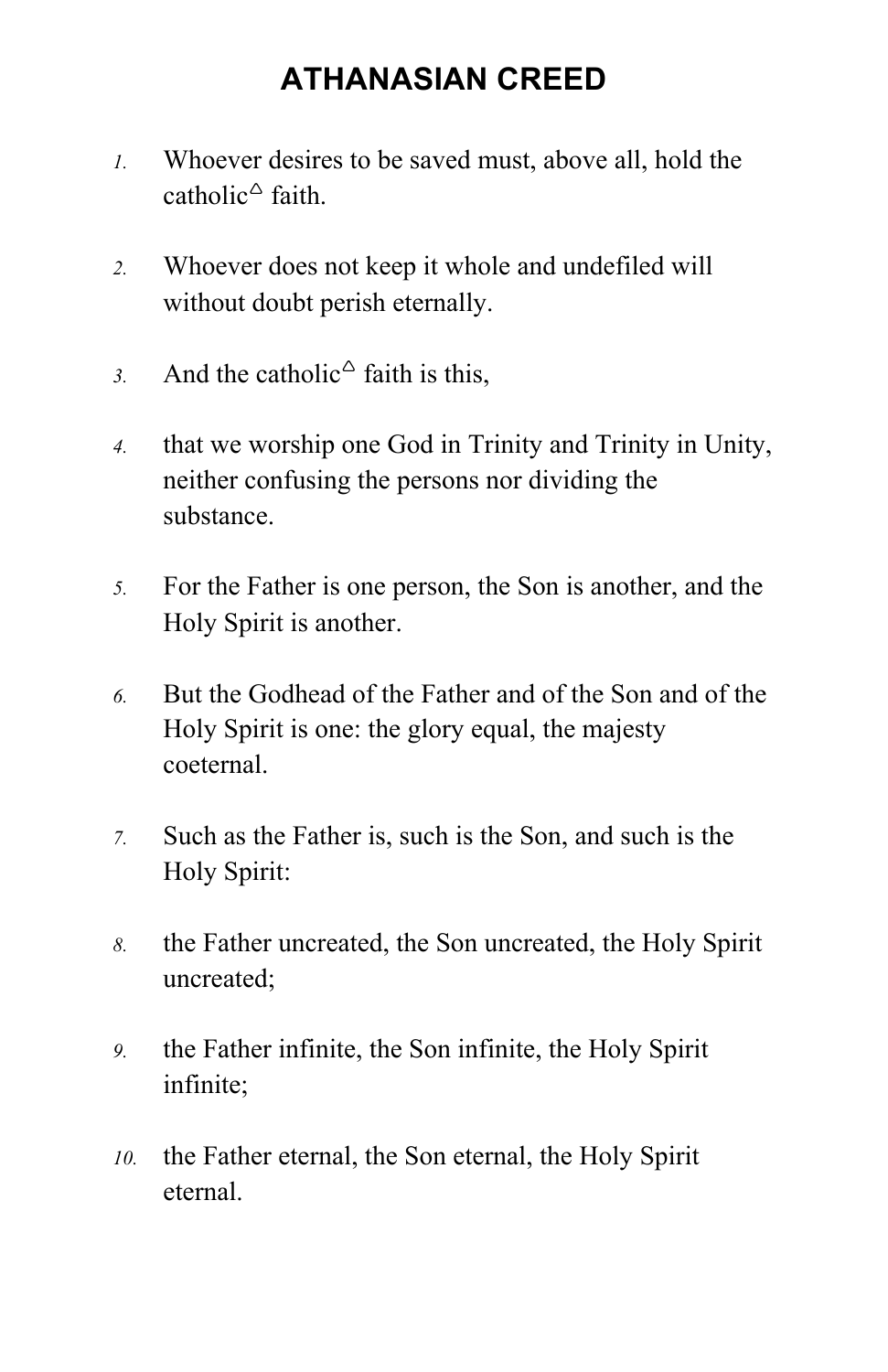- *11.* And yet there are not three Eternals, but one Eternal,
- *12.* just as there are not three Uncreated or three Infinites, but one Uncreated and one Infinite.
- *13.* In the same way, the Father is almighty, the Son almighty, the Holy Spirit almighty;
- *14.* and yet there are not three Almighties, but one Almighty.
- *15.* So the Father is God, the Son is God, the Holy Spirit is God;
- *16.* and yet there are not three Gods, but one God.
- *17.* So the Father is Lord, the Son is Lord, the Holy Spirit is Lord;
- *18.* and yet there are not three Lords, but one Lord.
- *19.* Just as we are compelled by the Christian truth to acknowledge each distinct person as God and Lord, so also are we prohibited by the catholic religion to say that there are three Gods or Lords.
- *20.* The Father is not made nor created nor begotten by anyone.
- *21.* The Son is neither made nor created, but begotten of the Father alone.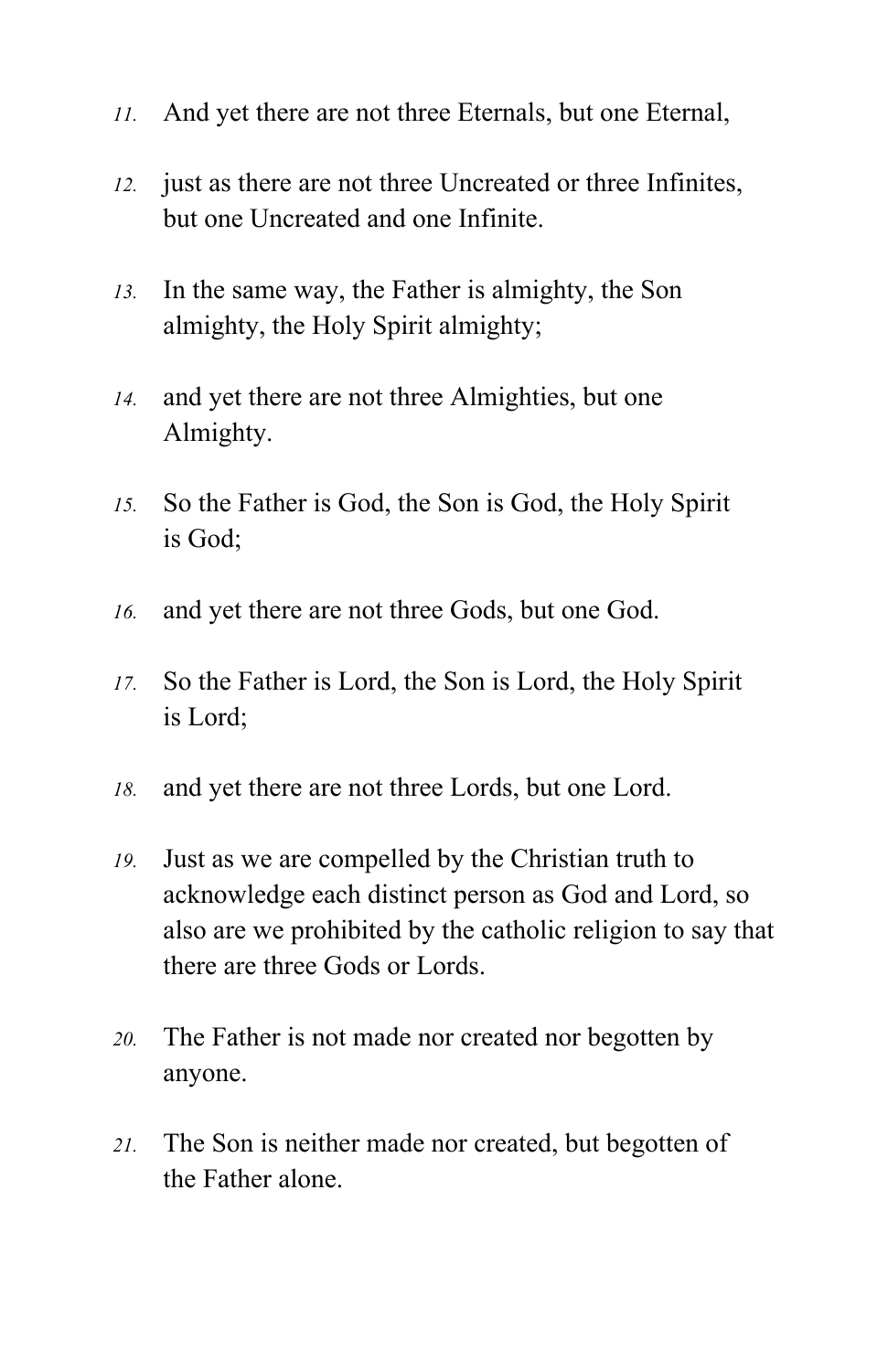- *22.* The Holy Spirit is of the Father and of the Son, neither made nor created nor begotten, but proceeding.
- *23.* Thus, there is one Father, not three Fathers; one Son, not three Sons; one Holy Spirit, not three Holy Spirits.
- *24.* And in this Trinity none is before or after another; none is greater or less than another;
- *25.* but the whole three persons are coeternal with each other and coequal, so that in all things, as has been stated above, the Trinity in Unity and Unity in Trinity is to be worshiped.
- *26.* Therefore, whoever desires to be saved must think thus about the Trinity.
- *27.* But it is also necessary for everlasting salvation that one faithfully believe the incarnation of our Lord Jesus Christ.
- *28.* Therefore, it is the right faith that we believe and confess that our Lord Jesus Christ, the Son of God, is at the same time both God and man.
- *29.* He is God, begotten from the substance of the Father before all ages; and He is man, born from the substance of His mother in this age:
- *30.* perfect God and perfect man, composed of a rational soul and human flesh;